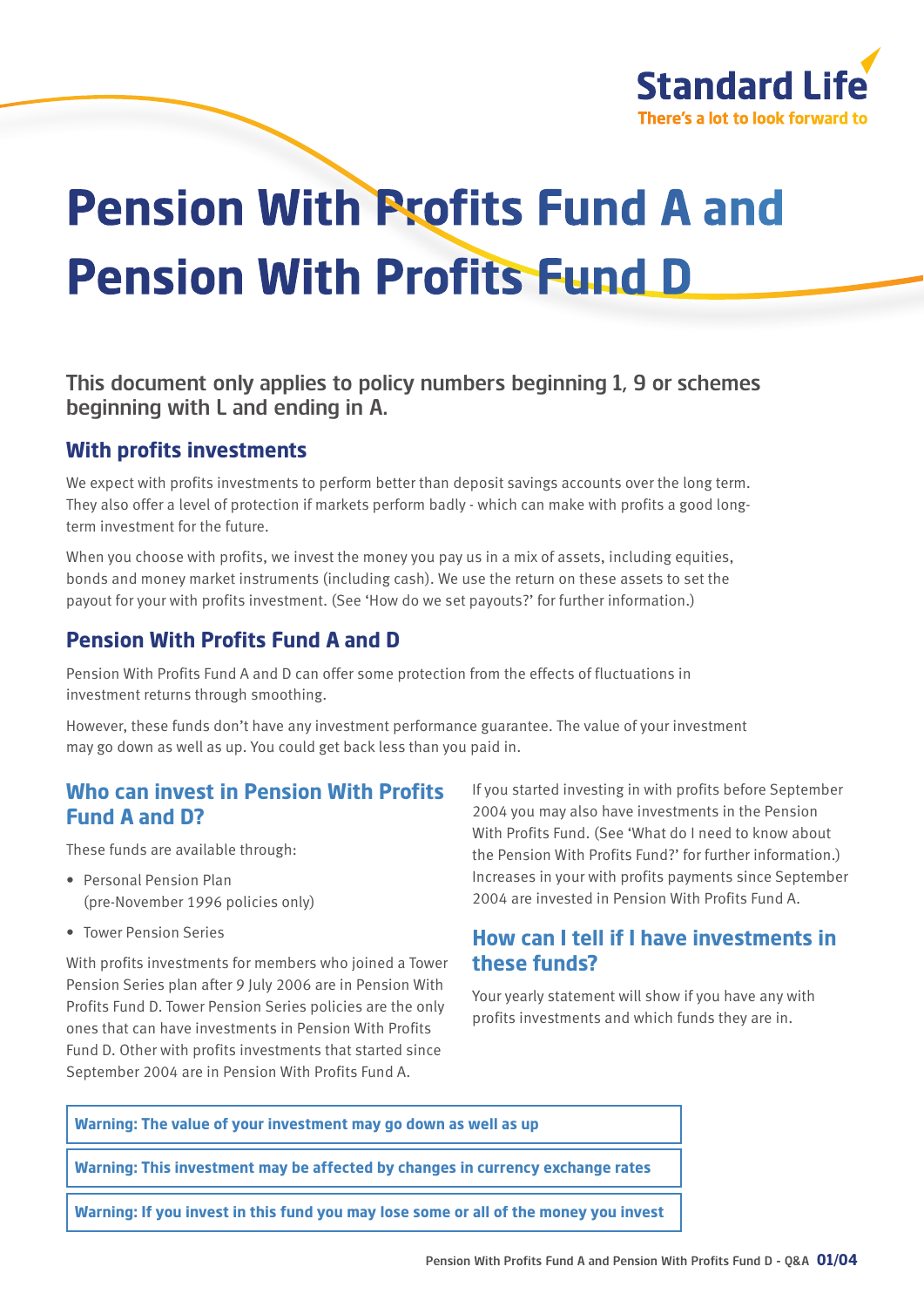# **What is smoothing?**

Smoothing is the process by which we can even out some of the short-term fluctuations in investment returns to reduce the immediate impact on payouts.

The returns on the assets backing with profits investments vary over time and asset values sometimes change sharply over a short period. To offer some protection from this, we may smooth out some of the short-term changes, up or down.

The following graphs show how smoothing can work (Graph 1) and how your payout could be more or less than it otherwise would be as a result (Graph 2).



We could reduce the amount of smoothing or even stop smoothing for some or all types of payout for a time. We are more likely to reduce smoothing when payouts with smoothing are higher than payouts without smoothing. If we do this, it is to protect the interests of customers who still have with profits investments.

Although smoothing can even out some of the effects of short-term changes in asset values, it won't protect you from long-term falls. If there is a big drop in asset values, and they stay low, then payout values will come down. On the other hand, smoothing won't stop you benefiting from long-term improvements in asset performance.

These graphs do not show smoothing for any actual Standard Life with profits investment. They are only to give you an idea of how smoothing works.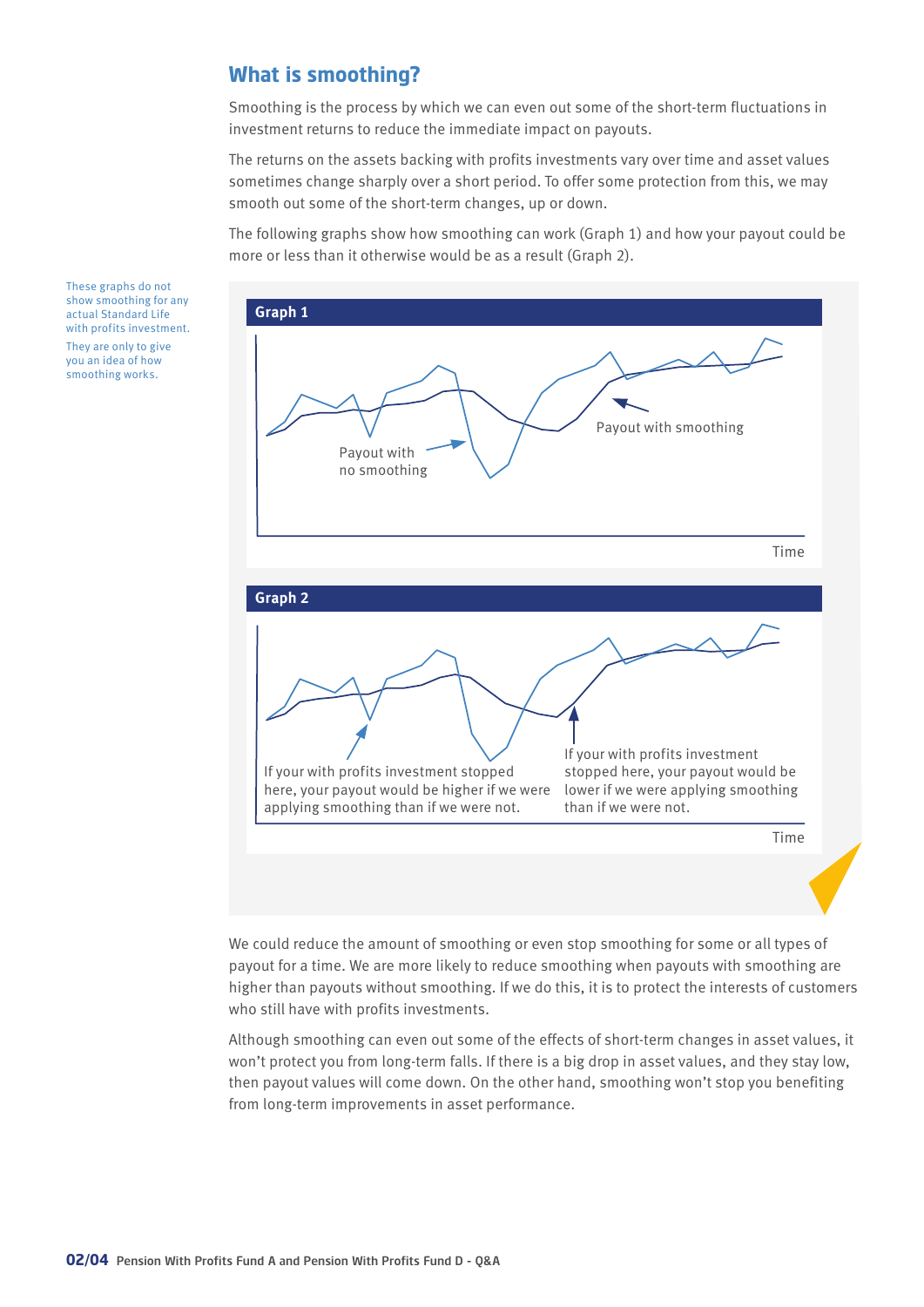#### **How do we set payouts?**

Our aim is to ensure you receive a fair payout when your with profits investment comes to an end. We use asset shares to help us set fair payouts.

The asset share represents the underlying value of a with profits investment. It allows for:

- the premiums paid, less any amounts withdrawn,
- the returns on the asset mix for that type of with profits investment,
- the deductions we make

The returns on the asset mix are made up of income, for example dividends and interest payments, and changes in asset values. Asset values can go down as well as up, so asset shares can also go down or up.

After we've calculated the asset share - but before we set fair payouts - we may make adjustments for smoothing. These could be up or down. (See 'What is smoothing' for further information.)

We may top up the fair payout for eligible policies with a payment from the inherited estate. For more information, see our **With Profits Inherited Estate** document available on **www.standardlife.ie/withprofits**

Investments in Pension With Profits Fund D are not eligible for any distribution from the inherited estate.

For this type of policy we don't work out the with profits asset share for each policy individually.

Instead, at least once a year, we group together with profits investments made in the same bonus year for different unitised pension policies and pool their experience. We then use the asset shares of typical with profits investments in each group, increased or decreased for any discretionary adjustments, to set the fair payout levels for all with profits investments in the same group and so the fair payout for your policy's investment in Pension With Profits Fund A or Pension With Profits Fund D. There are no regular or final bonuses for Pension With Profits Funds A or Pension With Profits Fund D.

As with most other types of investment, there is no investment guarantee and you could get back less than you invested.

# **With profits asset allocation**

Our aim when managing our with profits business is to provide growth over the long term, while continuing to maintain an appropriate level of financial strength so that we can meet all contractual obligations to our customers.

We invest in a wide range of assets including equities, bonds and money market instruments (including cash). We expect a higher proportion of equities will produce returns that are higher over the long term, but more variable over the short term. We expect a higher proportion of bonds and cash will result in returns that are more stable, but lower over the long term.

For the most recent information on asset mixes for with profits investments, see our **With Profits Investment Report** available on **www.standardlife.ie/withprofits**

#### **What do I need to know about the Pension With Profits Fund?**

The Pension With Profits Fund closed to new business in September 2004. Since then any increases to payments into with profits have been invested in Pension With Profits Fund A.

If you are making payments into the Pension With Profits Fund, then you can continue to do so at the current level as long as you do not reduce your payments or stop them. If you reduce your payments and then increase them again, the increase will go into Pension With Profits Fund A. If you stop your payments and restart them, they will go into Pension With Profits Fund A.

Unlike Pension With Profits Fund A, the Pension With Profits Fund provides an investment guarantee in certain circumstances. The guaranteed amount is the unit value  $(=$  number of with profits units multiplied by the unreduced unit price) less the value of any outstanding initial unit charges. This unit price currently increases at a rate of 4% a year.

The deductions we make are similar to fund management charges for managed funds.